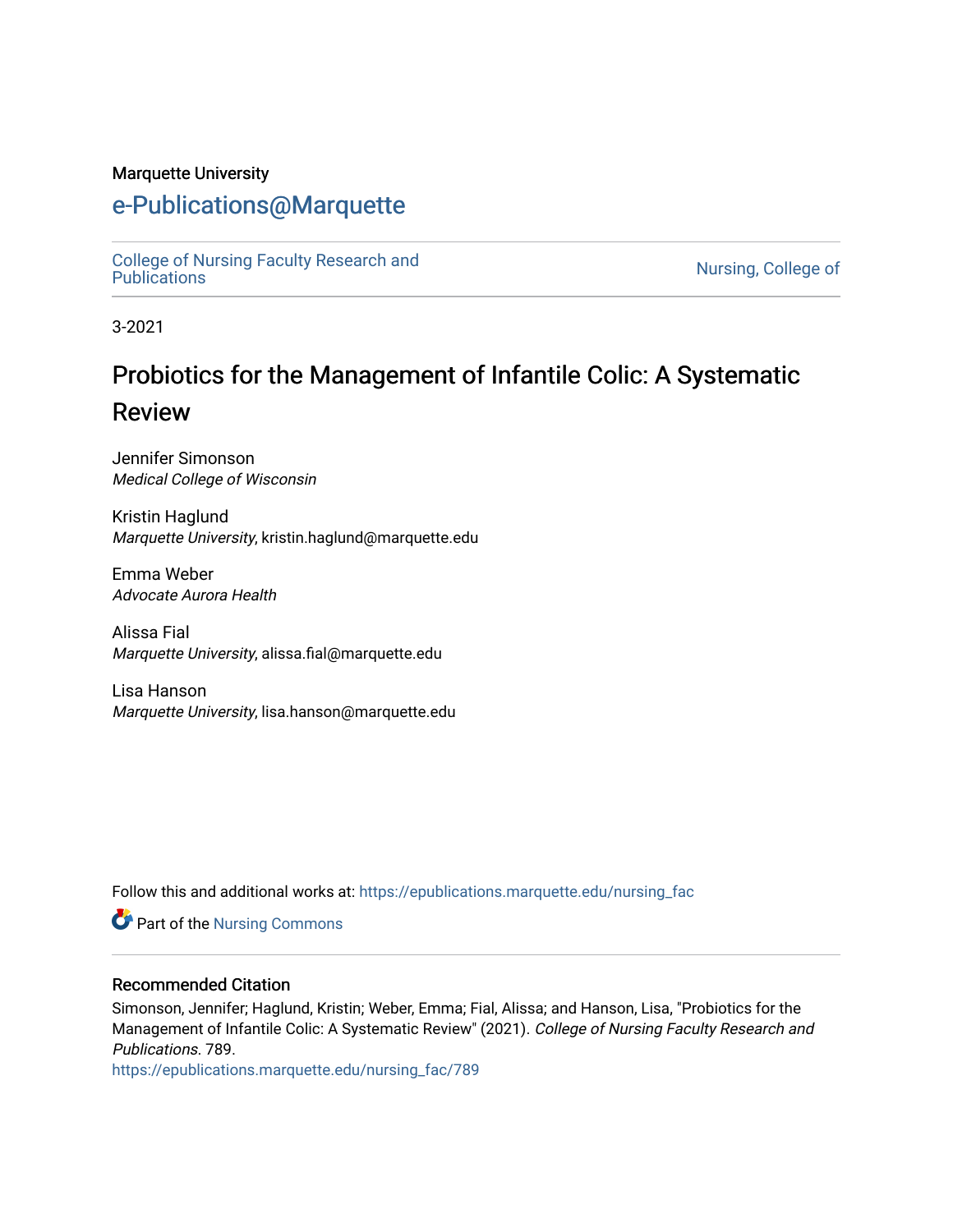**Marquette University**

## **e-Publications@Marquette**

## *Nursing Faculty Research and Publications/College of Nursing*

*This paper is NOT THE PUBLISHED VERSION;* **but the author's final, peer-reviewed manuscript.** The published version may be accessed by following the link in the citation below.

*MCN, The American Journal of Maternal/Child Nursing*, Vol. 46, No. 2 (March/April 2021): 88-96[. DOI.](https://doi.org/10.1097/NMC.0000000000000691) This article is © Wolters Kluwer and permission has been granted for this version to appear in [e-](http://epublications.marquette.edu/)[Publications@Marquette.](http://epublications.marquette.edu/) Wolters Kluwer does not grant permission for this article to be further copied/distributed or hosted elsewhere without the express permission from Wolters Kluwer.

# Probiotics for the Management of Infantile Colic: A Systematic Review

Jennifer Simonson Nurse Practitioner, Medical College of Wisconsin, Milwaukee, WI. Kristin Haglund College of Nursing, Marquette University, Milwaukee, WI. Emma Weber Advocate Aurora Healthcare, Milwaukee, WI. Alissa Fial Research & Instruction Services Librarian, Marquette University, Milwaukee, WI. Lisa Hanson College of Nursing, Marquette University, Milwaukee, WI.

## Abstract

Background:

Colic is defined as periods of inconsolable crying, fussing, or irritability that have no apparent cause and present in healthy infants under 5 months of age. Although colic is a benign and self-limiting condition, it can be distressing to parents and there are few robust treatment interventions. This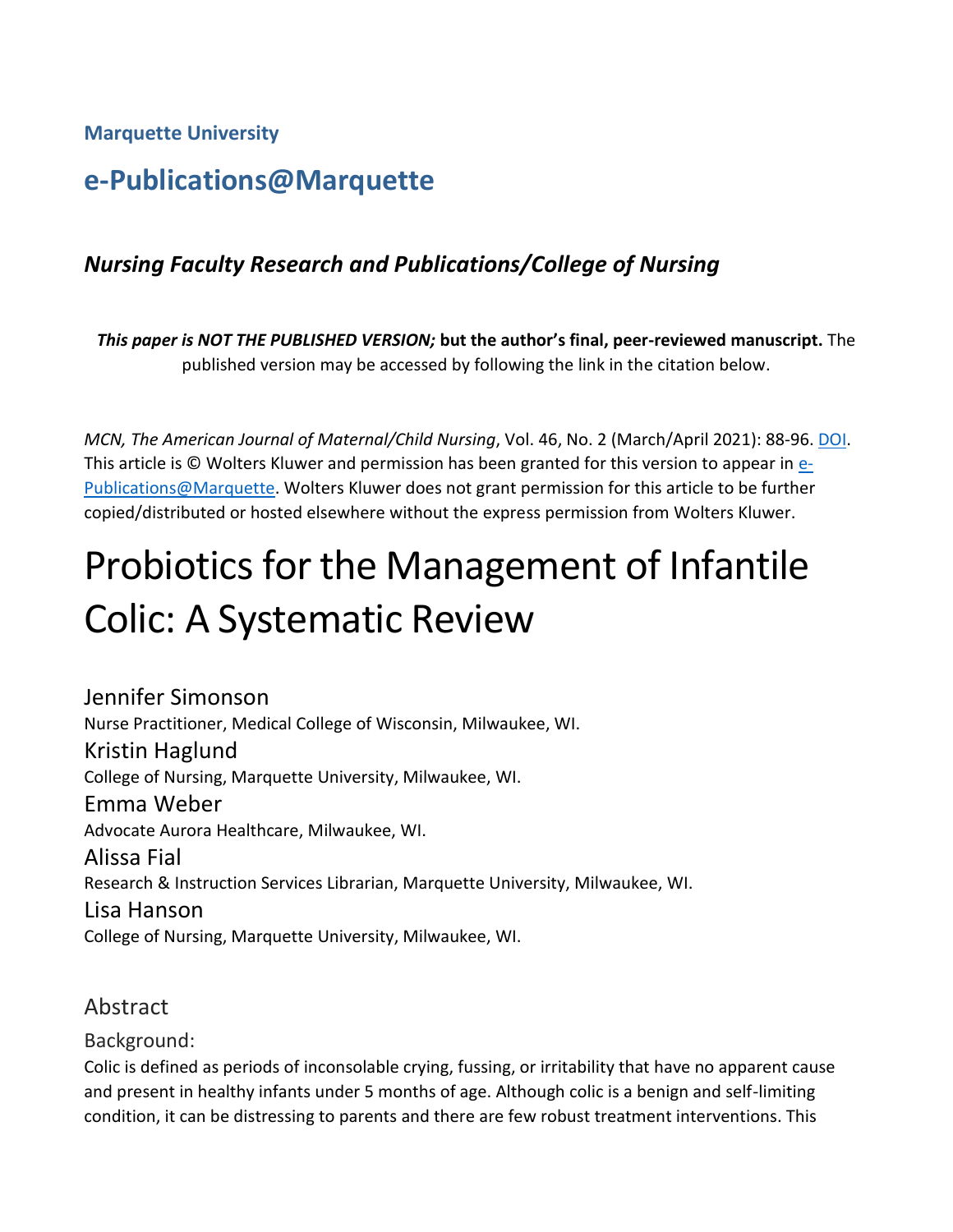systematic review explored the evidence for administration of probiotics to prevent or decrease symptoms of colic.

#### Methods:

Literature searches were conducted in PubMed, CINAHL (Cumulative Index to Nursing and Allied Health Literature), Cochrane Library, and Web of Science.

#### Sample:

Twenty articles were included: 15 randomized controlled trials and 5 meta-analyses.

#### Results:

Based on the evidence in this systematic review, the oral administration of probiotics to breastfed infants with colic resulted in at least a 50% reduction in crying time compared with placebo. Efficacy of probiotics to reduce colic symptoms in formula-fed infants needs further study. In this review, we did not find evidence to support or refute efficacy of probiotics to prevent infantile colic. Clinical Implication: Probiotics (especially the strain *Lactobacillus reuteri* DSM 17938) can safely be recommended if parents desire a treatment option for their infants with colic.



About 25% of infants experience colic or excessive crying and fussiness (Wolke et al., 2017). The phrase "infantile colic" was coined in 1954 to describe a healthy infant who had fussiness or crying lasting for at least 3 hours per day, on more than 3 days per week for a period of 3 weeks (Wessel et al., 1954). These criteria for clinical diagnosis of colic have changed and are depicted in Figure 1. Notably, there is no longer a specified duration of time for symptoms. Current criteria for diagnosis of colic are caregiver report of recurrent and prolonged periods of crying, fussing, or irritability in infants less than 5 months of age. Periods of crying occur without obvious cause and cannot be prevented or resolved by caregivers (Benninga et al., 2016). Colic typically presents at 2 weeks of life, peaks at approximately 6 to 7 weeks of life, and resolves spontaneously by 12 to 20 weeks of life (Dubois & Gregory, 2016). Colic should be diagnosed only after failure to thrive, illness, and other causes of irritability have been ruled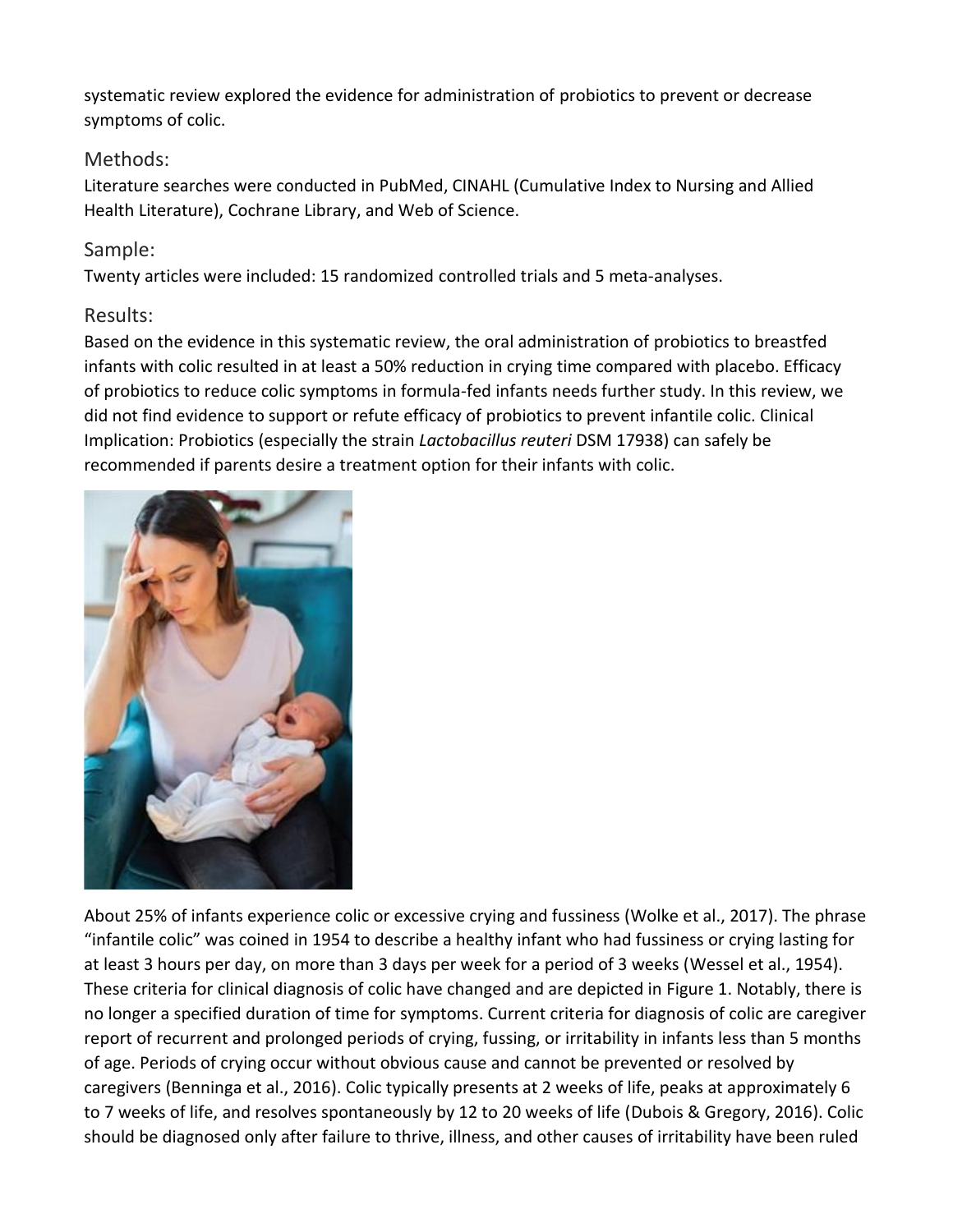out (Benninga et al.). Examples of conditions that can cause excessive crying in infants include hunger, hair tourniquet, trauma, corneal abrasion, and gastrointestinal disorders such as obstruction (Loscalzo et al., 2019).



**FIGURE 1.:** INFANTILE COLIC SYMPTOMS

Etiology of colic has not been clearly established. Causative theories have included problems with attachment or infant temperament, food intolerances, hyperstimulation of the gastrointestinal nervous system, intestinal gas, and physiologic immaturity of infants' body systems (Bird et al., 2017; Gutiérrez-Castrellón et al., 2017). Current research has focused on altered gut microbiome as a cause for colic symptoms.

## Background

The communities of microbes and their genetic material that live within, and on, each human's body is called the human microbiome (the Human Microbiome Project Consortium, 2012). Each person's unique microbiome is influenced by host genetic factors and by environmental influences of early infancy including maternal-to-fetal in utero microbial transfer, mode of birth, place of birth, and exposure to antibiotics (Hanson & VandeVusse, 2013; Stiemsma & Michels, 2018). Postnatal gut colonization begins during the process of normal labor and birth, through exposure to maternal fecal and vaginal microbes (Hanson & VandeVusse). Breastfeeding and infant diet influence maturation of the human gut microbiome (Stiemsma & Michels).

The communities of microbes vary in different parts of the human body and exist in various symbiotic relationships with their human hosts. Symbiosis is a relationship between organisms of two different species in an ecosystem. In commensal symbiotic relationships, one organism benefits and one is unaffected. Mutualism is a symbiotic relationship in which both species benefit from the relationship. Parasitism is a pathogenic symbiotic relationship in which one species benefits at the expense of the second species (Nelson, 2018). The gastrointestinal tract provides nutrients and suitable habitat for trillions of microbes that perform essential functions for human health. Microbes in the gastrointestinal tract create a barrier to colonization by pathogens, aid in digestion, synthesize vitamins and other beneficial compounds, and aid in development of the intestinal epithelium and immune system (Tyler et al., 2014).

Microorganisms, both beneficial and pathogenic, compete for limited nutrients aiming to colonize the human gut. Table 1 shows common gastrointestinal bacteria organized by Phylum, Genera, characteristic, and role in human health. Some bacteria, such as Proteobacteria, are pathogenic organisms that can cause disease, and inflammation and gastrointestinal symptoms such as increased gas and bloating (Savino et al., 2018). Others, such as *Bifidobacteria* and *Lactobacilli*, are natural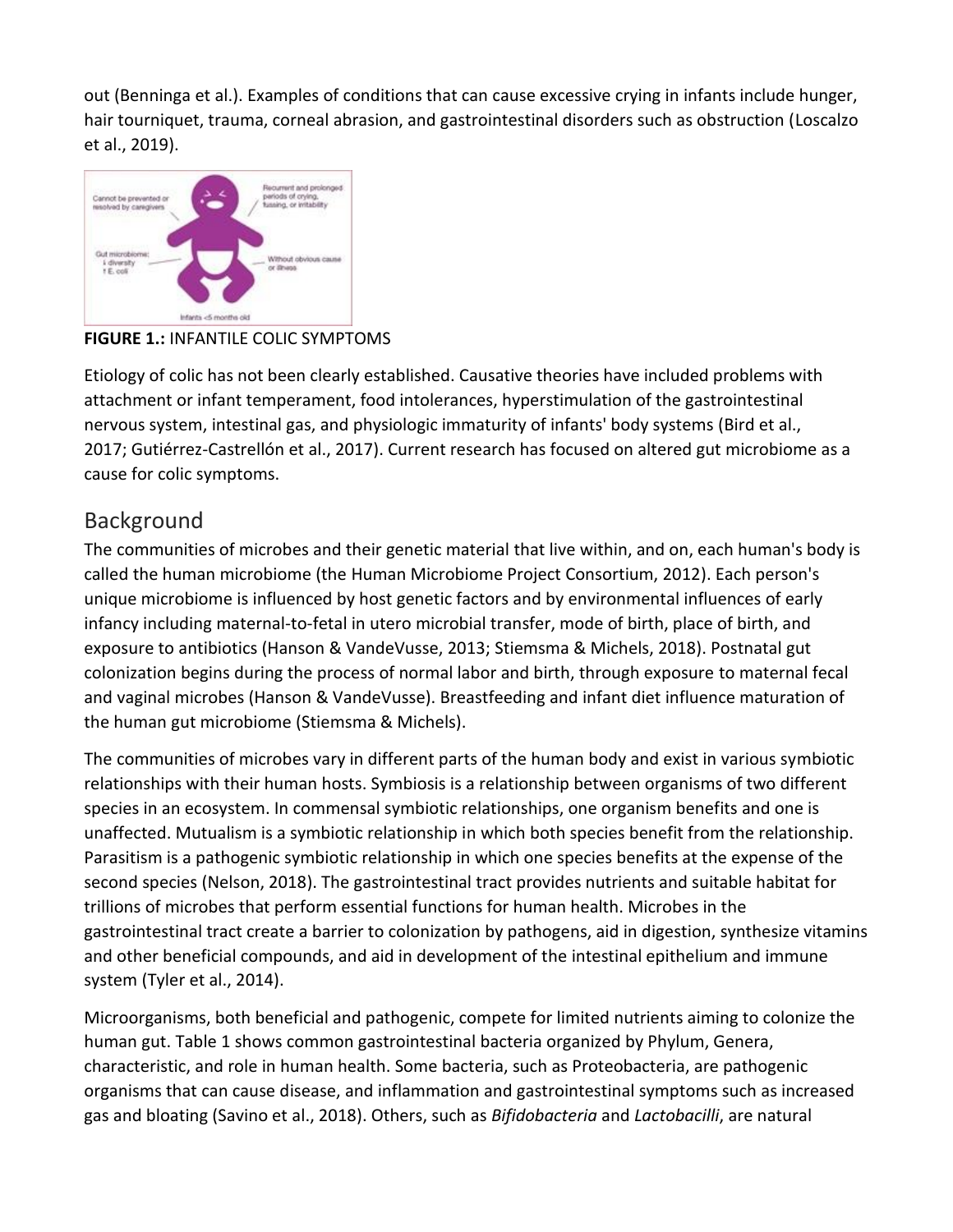colonizers of the human gut and promote a healthy gut environment. Infants with colic have less microbial diversity in their gut, and more pathogenic and less beneficial organisms than infants without colic (de Weerth et al., 2013; Pärtty et al., 2015).

| Phylum               | Genus                  | <b>Characteristics</b> | <b>Role in Human Health</b>      |
|----------------------|------------------------|------------------------|----------------------------------|
| Actinobacteria       | Bifidobacterium        | Obligate anaerobe      | Commensual<br>1.                 |
|                      |                        |                        | Nonpathogenic                    |
|                      |                        |                        | Produces lactic acid on          |
|                      |                        |                        | mucosa                           |
| <b>Bacteroidetes</b> | <b>Bacteroides</b>     | Obligate anaerobe      | Assist in digestion of nutrients |
| Firmicutes           | Lactobacillus          | Facultative            | Commensual<br>$1_{-}$            |
|                      |                        | anaerobe               | Nonpathogenic                    |
|                      |                        |                        | Produces lactic acid on          |
|                      |                        |                        | mucosa                           |
| Proteobacteria       | Campylobacter<br>1.    | Facultative            | Opportunistic pathogen           |
|                      | Escherichia<br>$2_{1}$ | anaerobe               |                                  |
|                      | Klebsiella<br>3.       |                        |                                  |
|                      | Pseudomonas<br>4.      |                        |                                  |

TABLE 1. - BACTERIAL COMPONENTS OF THE INFANT GASTROINTESTINAL MICROBIOME

In a diverse microbial environment, microbes such as *Bifidobacterium* and *Lactobacilli* use most of the available nutrients that keeps the growth of Proteobacteria under control, commonly referred to as eubiosis (Iebba et al., 2016). However, if there are fewer bacteria present to begin with, Proteobacteria may take over the intestinal environment, preventing the growth of other beneficial bacteria and stimulating intestinal inflammation, often referred to as dysbiosis (Dubois & Gregory, 2016; Iebba et al.). Elevated colonies of pathogenic bacteria induce gastrointestinal inflammation. Intestinal epithelial cells release cytokines and chemokines locally and systemically that perpetuates the inflammatory response and sensitizes local nerve tissue that increases sensations of pain. It is hypothesized that inflammation causes gastrointestinal pain and discomfort, which manifests as symptoms of colic in infants including crying, fussiness, and inconsolability (Dubois & Gregory).

There is a growing body of research on use of probiotics to reduce symptoms of infantile colic. Probiotics are supplements or food that contain viable microorganisms to alter the microflora of the host and may potentially confer health benefits (Thomas et al., 2010). Probiotics have been studied in children as a treatment to correct pathophysiological alterations in gut flora, decrease inflammation, relieve pain, and alleviate the symptoms of infant colic. Currently, *Lactobacillusreuteri* is the most commonly studied probiotic to treat colic symptoms. *L. reuteri* is of human origin and is a natural colonizer of the human gut. *L. reuteri* was first tested as a treatment for acute diarrhea in infants and young children (Shornikova et al., 1997). Safety of the daily administration of *L. reuteri* to infants over a period of 12 months was shown in a classic work by Connolly et al. in 2005. There is a physiological mechanism for *L. reuteri* to reduce symptoms of colic. *L. reuteri* is a predominant indigenous *Lactobacillus* species in the gut microbiome of infants, children, and adults. In the intestinal epithelium, effects of *L. reuteri* include suppression of growth of intestinal pathogenic bacteria, modulation of the host immune system, inducement of anti-inflammatory actions, and direct action on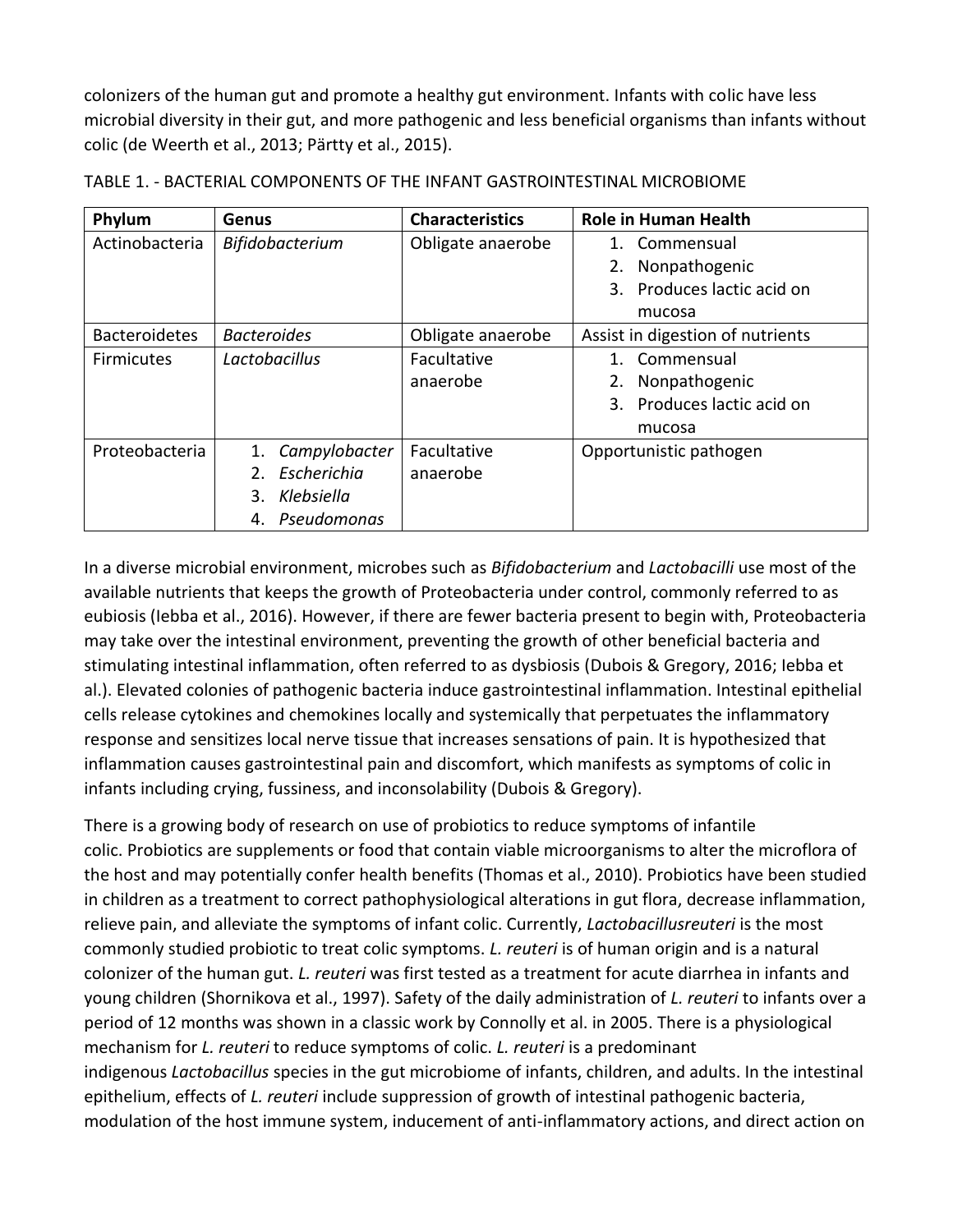enteric nerves to decrease visceral pain all of which may play a role in reducing symptoms of colic in infants (Mi et al., 2015; Savino et al., 2018). The purpose of this systematic review was to explore the evidence for probiotics to prevent or decrease the symptoms of colic in infants.

## Methods

#### Search Methods

Literature searches were conducted in the following electronic databases: PubMed, CINAHL (Cumulative Index to Nursing and Allied Health Literature), Cochrane Library, and Web of Science. The parameters included an initial focus on colic, including stomach and crying, probiotics and infants. There was no limit on the type of publication. The search strategy was first established in MEDLINE via PubMed using a combination of MeSH (medical subject headings; database-controlled vocabulary) and key words. From there, the other database search strategies were developed, and searches were conducted with database-controlled vocabulary in combination with key words. Specific MeSH terminology included infants, newborns and neonates, abdominal cramps, probiotics, and gastrointestinal agents. The complete search strategy for each database is available in Supplemental Digital Content Table 1 at http://links.lww.com/MCN/A61.

Inclusion criteria included published in English, between 2015 and 2020, full text available, tested probiotic administration to infants to treat or prevent symptoms of colic versus usual care, and included patient-oriented outcomes. Articles were excluded if they were published prior to 2015, probiotics were administered to pregnant or breastfeeding mothers to test the effects in their infants, probiotics were added to formulas, prebiotics only or synbiotics were tested, or if only diseaseoriented outcomes were included.

The initial search yielded 518 citation results. Removing duplicates reduced number of citations to 421. A review of titles and abstracts led to the exclusion 385 articles leaving 36 for full-text review. We were unable to retrieve three articles. We reviewed 33 full-text articles. Thirteen did not meet inclusion/exclusion criteria and were excluded. The remaining 20 articles were included in this systematic review. The PRISMA flowchart is presented in Figure 2.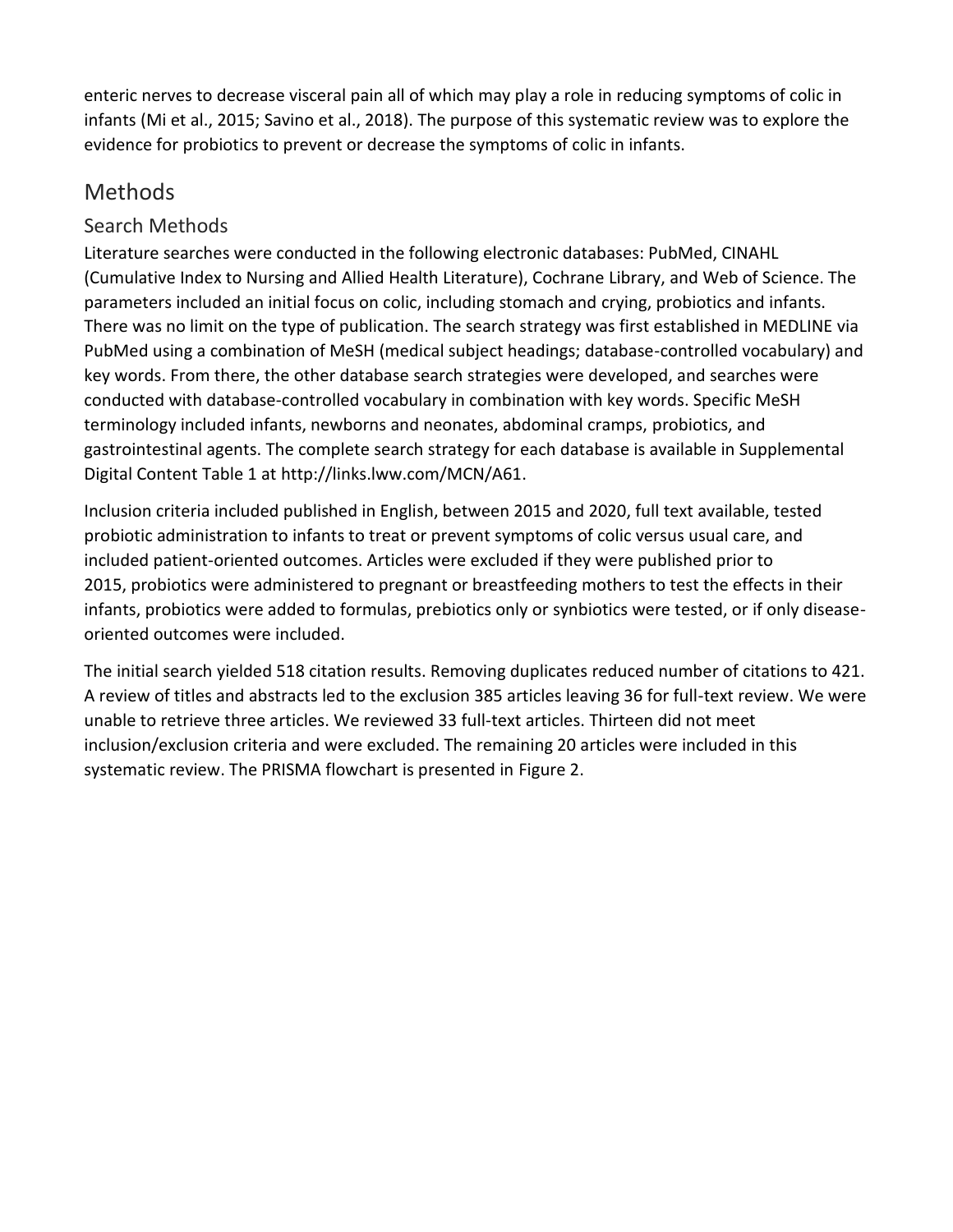

.<br>Abte. Adapted from Moher, D., Liberati, A., Tetzlaff, J., Altman, D. G., & The PRISMA<br>Group. (2009). Preferred reporting Items for systematic reviews and meta-analyses:<br>The PRISMA statement. PLoS Medicine, 6(7). +1000092



#### Evaluation of Evidence

Level of evidence of each study was appraised using the Strength of Recommendation Taxonomy (SORT) criteria (Ebell et al., 2004). The SORT criteria are used to evaluate individual studies and groups of studies based on quality, quantity, and consistency of patient-oriented evidence. Patient-oriented evidence measures outcomes that matter to patients such as morbidity; mortality; or changes in symptoms, cost, or quality of life (Ebell et al.). Level of evidence of individual studies is rated on a scale of 1 to 3 with 1 being the highest. Groups of studies are referred to as bodies of evidence. Strength of recommendation for a body evidence is rated A, B, or C based on quality of studies and consistency of patient-oriented evidence across the group, with level A being the highest (i.e., strong recommendation) and level C the lowest (weak; Ebell et al.). All studies in this review included patientoriented outcomes. Disease-oriented outcomes such as changes in fecal microbes or inflammatory markers were not part of this review.

### Results

Twenty studies were included in this systematic review. Sixteen studies tested the administration of a probiotic to reduce symptoms of infantile colic including 11 randomized control trials (RCTs) and 5 meta-analyses. Four studies tested administration of a probiotic to prevent colic symptoms in infants. Table 2 includes a summary of the evidence, risks, and benefits.

| <b>Risk or</b> | <b>Level of Evidence</b>                                                           |
|----------------|------------------------------------------------------------------------------------|
| <b>Benefit</b> |                                                                                    |
| <b>Colic</b>   | In 10 clinical trials, breastfed infants with colic treated with                   |
| symptoms       | daily probiotics experienced significant reductions in crying and fussing compared |
|                | with control groups (Akbarian et al., 2015; Baldassarre et al., 2018; Chau et al., |

TABLE 2. - SUMMARY OF EVIDENCE FOR PROBIOTICS FOR COLIC IN INFANTS RISKS AND BENEFITS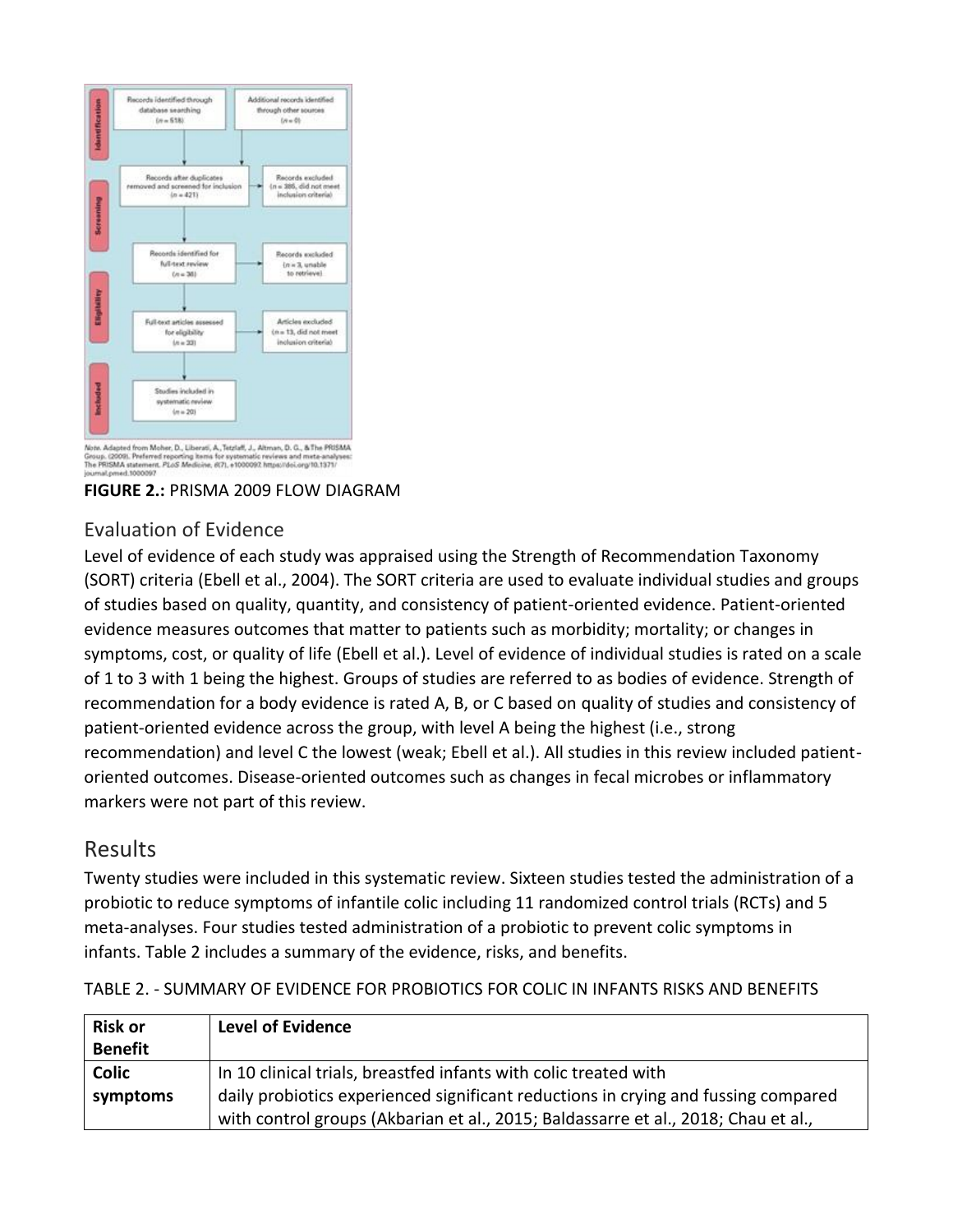|              | 2015; Gerasimov et al., 2018; Martinelli et al., 2017; Mi et al., 2015; Nocerino et al.,  |  |
|--------------|-------------------------------------------------------------------------------------------|--|
|              | 2020; Savino et al., 2018; Tatari et al., 2017; Zoham et al., 2019).                      |  |
|              | In 2 clinical trials, formula-fed infants with colic treated with                         |  |
|              | daily probiotics experienced significant reductions in crying and fussing compared        |  |
|              | with control groups (Martinelli et al., 2017; Zoham et al., 2019).                        |  |
|              | Results of 5 meta-analyses revealed that daily administration of L. reuteri led to        |  |
|              | significant reductions in crying and fussing compared with control among breast-          |  |
|              | and formula-fed infants (Bird et al., 2017; Gutiérrez-Castrellón et al., 2017; Xu et al., |  |
|              | 2015) and among breastfed infants only (Dryl & Szajewska, 2018; Sung et al., 2018).       |  |
| <b>Colic</b> | Mixed evidence for probiotics to prevent development of colic was reported in 4           |  |
| prevention   | clinical trials among neonates without colic.                                             |  |
|              | In 2 clinical trials, there were no significant differences in development of colic       |  |
|              | symptoms between neonates treated with probiotics and control (Aloisio et al.,            |  |
|              | 2018; Cabana et al., 2019).                                                               |  |
|              | In 1 clinical trial, only formula-fed neonates treated with probiotics had less crying    |  |
|              | time than control. No significant differences reported for breastfed infants (Giglione    |  |
|              | et al., 2016).                                                                            |  |
|              | In 1 clinical trial, breast- and formula-fed infants had significantly fewer colic        |  |
|              | symptoms at 3 months than control group (Savino et al., 2015).                            |  |
| Caregiver    | Mothers of infants with colic treated with probiotics had significant reductions in       |  |
| distress     | depression (measured with Edinburgh postnatal depression scale) compared with             |  |
|              | control group (Mi et al., 2015).                                                          |  |
|              | One RCT reported significantly improved quality of life among parents of infants          |  |
|              | with colic treated with probiotics for 2 & 3 weeks (Baldassarre et al., 2018).            |  |
| Growth       | One meta-analysis concluded that L. reuteri had no effect on infant growth (Xu et         |  |
| parameters   | al., 2015).                                                                               |  |
|              | Two RCTs reported no differences in growth between infants treated                        |  |
|              | with probiotics and control group (Baldassarre et al., 2018; Chau et al., 2015).          |  |
| Safety &     | In 15 clinical trials included in this systematic review, no researchers reported         |  |
| adverse      | serious adverse events.                                                                   |  |
| events       |                                                                                           |  |
|              | One phase 1 safety and tolerability trial found no significant changes in safety and      |  |
|              | immune markers in infants with colic treated with probiotics (Fatheree et al., 2017).     |  |
|              | In 1 meta-analysis, researchers reported no serious adverse events were observed          |  |
|              | in the included studies (Xu et al., 2015).                                                |  |

### Administration of Probiotics to Reduce Symptoms of Colic

Eleven studies were RCTs with six categorized as evidence level 1 (Baldassarree et al., 2018; Chau et al., 2015; Gerasimov et al., 2018; Nocerino et al., 2020; Savino et al., 2018; Zoham et al., 2019) and five categorized as evidence level 2 due to lack of control group (Akbarian et al., 2015), inadequate sample size (Fatheree et al., 2017), single-blinded design (Mi et al., 2015; Tatari et al., 2017), and open-label design (Martinelli et al., 2017). Supplemental Digital Content Table 2

at http://links.lww.com/MCN/A61 includes characteristics of 11 RCTs that tested probiotics to reduce colic symptoms, 6 tested *L. reuteri* alone and 5 tested probiotics other than *L. reuteri* alone. Five meta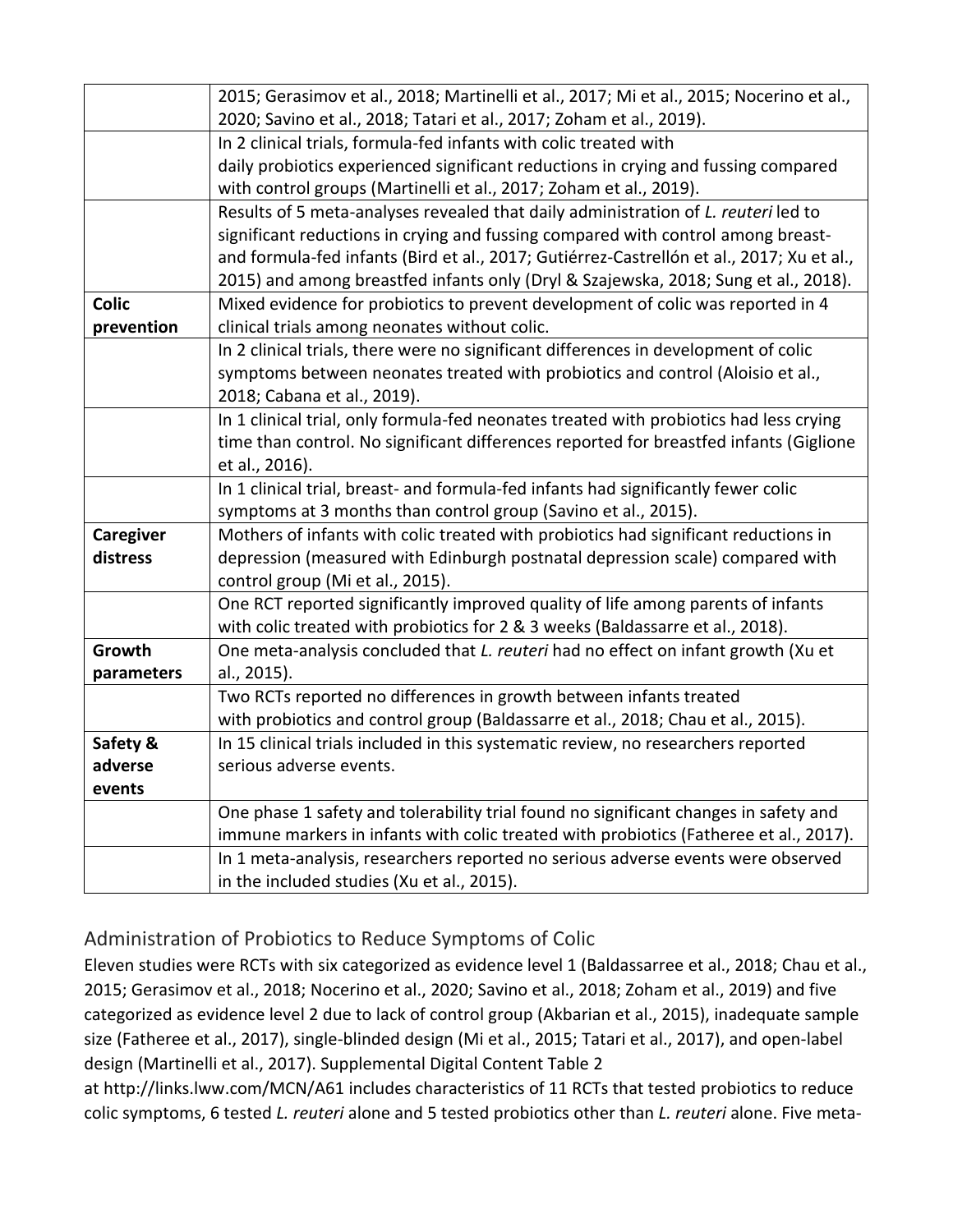analyses categorized as evidence level 1 were included. Study characteristics are included in Supplemental Digital Content Table 3 at http://links.lww.com/MCN/A61. Across the included RCTs and meta-analyses, common inclusion criteria were term infants with adequate birthweight, age birth to 6 months, no recent or concurrent antibiotic or probiotic, and no major congenital or acquired conditions, no evidence of failure to thrive, fever or illness. Infants were diagnosed with colic by physicians according to criteria for inclusion in research studies. For research, the criteria for diagnosis of colic were recurrent and prolonged periods of crying, fussing, or irritability in infants less than 5 months of age that occurred 3 or more hours per day during 3 or more days in the previous 7 days prior to a screening interview by a researcher or clinician (Benninga et al., 2016).

#### *Randomized controlled trials testing L. reuteri alone.*

In six RCTs, *L. reuteri* was tested in breastfed infants. In five of these six studies, breastfed infants treated for colic with *L. reuteri* experienced significantly less minutes crying and fussing per day (Akbarian et al., 2015; Chau et al., 2015; Mi et al., 2015; Savino et al., 2018; Tatari et al., 2017). Number of treatment days until appearance of significant reduction in daily minutes of crying and fussing varied. Significant reduction in colic symptoms occurred after 5 to 7 days of treatment with *L. reuteri* in two studies (Akbarian et al.; Mi et al.), after 14 days of treatment in one study (Savino et al., 2018), and after 21 to 28 days of treatment in two studies (Chau et al.; Tatari et al.). In three studies, significantly more infants in the treatment groups achieved greater than, or equal to, a 50% reduction in crying at the end of the intervention period (range 7-28 days) compared with the control group (Chau et al.; Mi et al.; Savino et al., 2018).

One of the six studies that tested only *L. reuteri* to treat colic (Fatheree et al., 2017) found no significant difference in symptom reduction compared with the control group. However, the purpose of this study was to demonstrate safety of a liquid probiotic *L. reuteri* strain and to investigate changes in biomarkers to explain mechanism of action of *L. reuteri*. Fatheree et al. (2017) had the smallest number of participants (*N* = 20) and 25% (*N* = 5) were taking acid-blocking medications. Acid-blocking medications should only be prescribed to infants who have gastrointestinal conditions such as severe reflux (Lightdale et al., 2013) thus, the infants taking acid-blocking medications may not have had uncomplicated colic. Alternatively, acid-blocking medications may have rendered *L. reuteri* less effective at reducing colic symptoms.

#### *Randomized controlled trials testing probiotics other than L. reuteri alone.*

Five studies tested probiotics other than *L. reuteri* alone or in combined probiotic mixtures. Baldassarre et al. (2018) tested a probiotic mixture containing *Lactobacilli*, *Bifidobacteria*, and *Streptococcus thermophilus* compared with placebo. The probiotic group had significantly reduced crying time per episode and per day at the end of treatment on day 21 (Baldassarre et al., 2018). Gerasimov et al. (2018) tested a mixture of *L. rhamnosus*, *L. reuteri,* and vitamin D3 compared with vitamin D3 in breastfed infants. The authors reported significant reductions in duration in crying and fussing time on days 14, 21, and 28 (Gerasimov et al., 2018). Martinelli et al. (2017) tested a probiotic-herbal mixture, *L. reuteri*, and control. The control group received simethicone. Breast- and formula-fed infants in both probiotic groups had significantly higher rates of response to treatment, defined as a 50% reduction in daily average crying time, compared with control. No significant differences were observed between the two probiotic groups (Martinelli et al., 2017). Nocerino et al.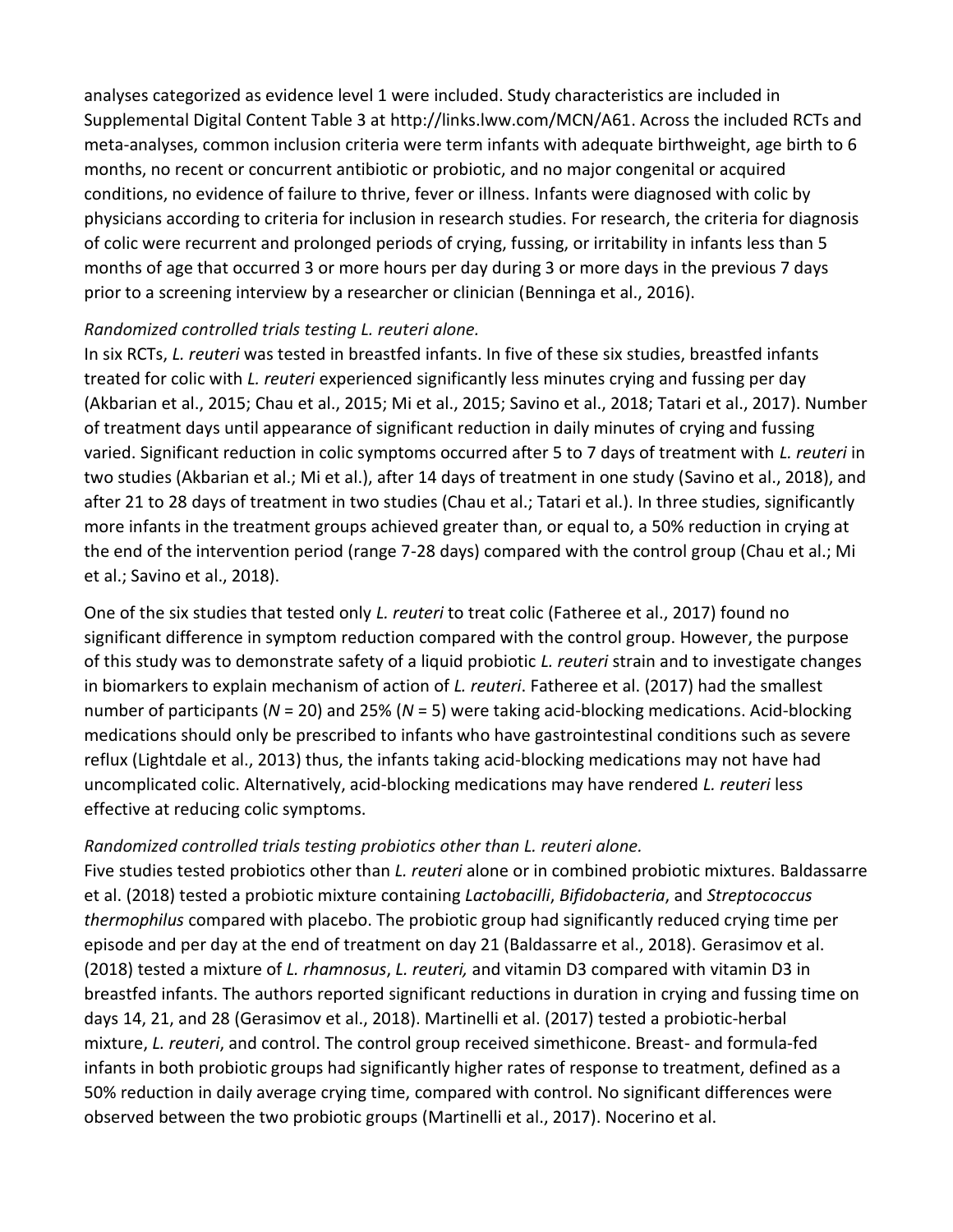(2020) tested *Bifidobacterium animalis* in breastfed infants. After 28 days, treated infants had significantly higher reductions in number and duration of crying episodes compared with the placebo group. Zoham et al. (2019) tested a probiotic mixture containing *Bifidobacterium infantis, L. reuteri,* and *Rhamnosus lactobacillus*. Breast- and formula-fed infants in the treatment group had significantly reduced number of days of crying after 7 days of treatment. After 21 days, treated infants had significantly fewer episodes of crying and fussing and these episodes were significantly shorter in duration compared with control group (Nocerino et al., 2020).

#### *Meta-analyses of studies testing probiotics to reduce colic symptoms.*

Results of the five meta-analyses included in this review demonstrated that oral administration of *L. reuteri* to breastfed infants with colic resulted in at least a 50% reduction in crying time compared with placebo. The efficacy of that *L. reuteri* to reduce colic symptoms in formula-fed infants needs further study.

Supplemental Digital Content Table 4 at http://links.lww.com/MCN/A61 contains a table indicating which RCTs were included in each meta-analysis. Bird et al. (2017) included five RCTs and concluded that infants treated with *L. reuteri* had a 2.3-fold reduction of crying and fussing time compared with control (Bird et al., 2017). Dryl and Szajewska in 2018 analyzed seven RCT studies that tested probiotic administration to reduce symptoms of infant colic. Analysis of pooled data from these trials revealed that daily *L. reuteri* increased the treatment success > 50% reduction in crying time in breastfed infants (4 RCTs, RR = 2.11, 95% CI: 1.22-3.66, NNT = 2, 95% CI: 2 to 25), but not in formula-fed infants (1 RCT, RR = 0.9, 95% CI: 0.59-1.38). Administration of probiotics was found to reduce overall cry time by 50 minutes compared with the placebo groups (Dryl & Szajewska, 2018). Gutiérrez-Castrellón et al. (2017) conducted a network meta-analysis of 32 RCTs conducted between 1960 and 2015. Included studies tested *L. reuteri* administration versus control, diet versus control, or acupuncture versus control. Daily administration of *L. reuteri* for 21 to 28 days significantly reduced crying time and was the most effective intervention to reduce crying time in colic.

Sung et al. (2018) conducted a meta-analysis that included individual participant data from four double-blind RCTs. Infants treated with *L. reuteri* had significantly less crying and fussing at all time points (95% CI: −47.3 to −3.5) and were nearly twice as likely to experience treatment success compared with placebo (95% CI: 1.4−2.2). Xu et al. (2015) included six RCTs. Treated infants had significantly reduced crying at 2 and 3 weeks of treatment. The number needed to treat (NNT) was 2.56 at 2 weeks and 2.23 at 4 weeks. An NNT of ≤ 5 indicates that the treatment is likely to have a large health benefit (Chong et al., 2006). Number needed to treat is a measure of the impact of a treatment by estimating the number of patients who need to be treated in order to have an impact on one person (The NNT Group, n.d.). The NNT of 2.56 and 2.23 means that two to three infants would need to be treated with probiotics for one infant to experience relief of their symptoms.

#### Administration of Probiotics to Prevent Colic Symptoms

Characteristics of four RCTs that tested probiotics to prevent symptoms of infantile colic were included in Supplemental Digital Content Table 5 at http://links.lww.com/MCN/A61. These studies were categorized as evidence level 1 (Aloisio et al., 2018; Cabana et al., 2019; Giglione et al., 2016; Savino et al., 2015). Across studies, daily administration of probiotics to infants began within the first 2 weeks of life and continued for 3 to 6 months. Common inclusion criteria were full-term healthy infants with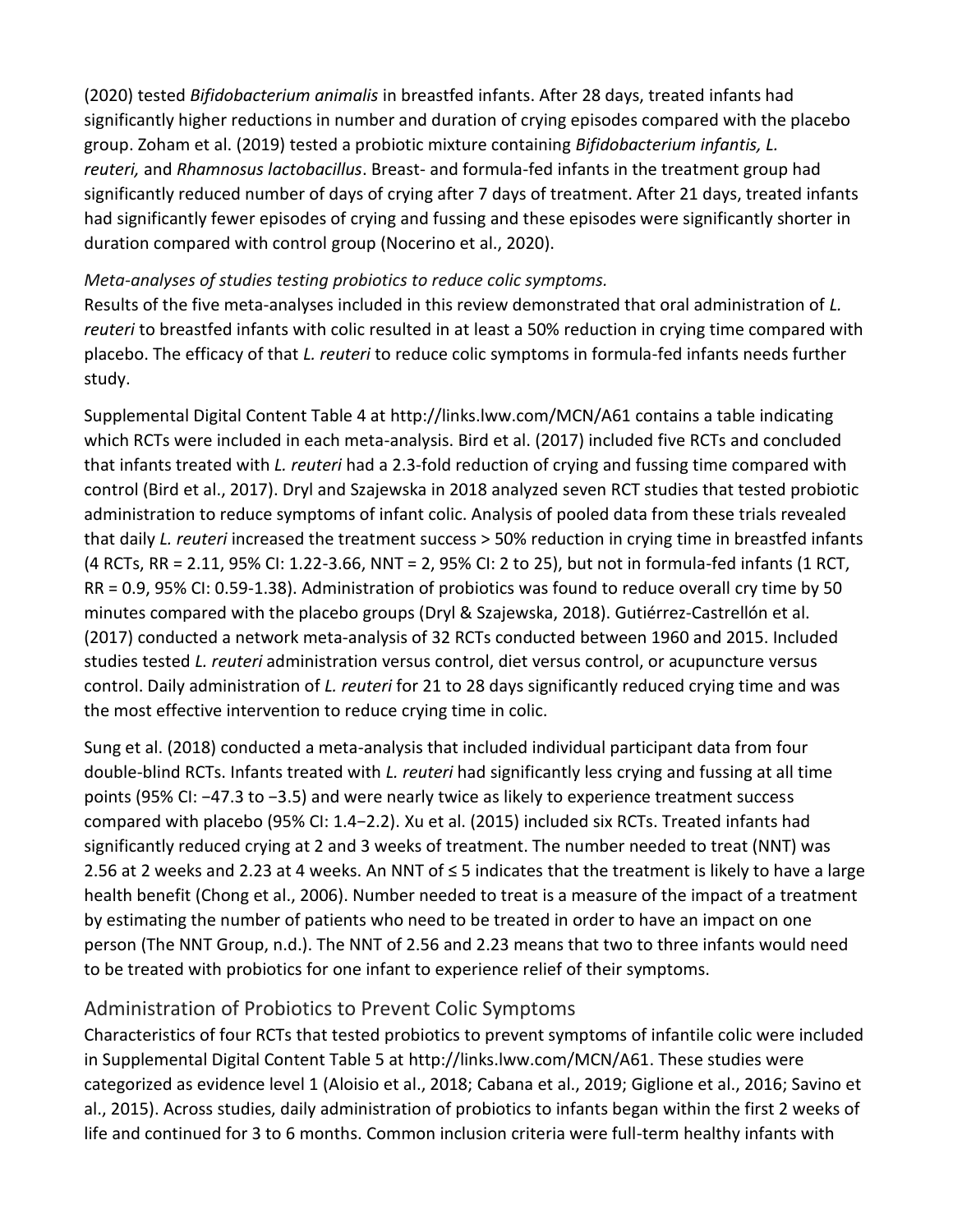adequate birthweight who had not been treated with medications or probiotic during the study period. Infants were randomized to treatment and control groups. Outcome measures included daily minutes of crying (Giglione et al.), inconsolable crying (Aloisio et al., 2018), provider or parent diagnosis of colic (Cabana et al.), and use of colic medications and calls or visits to primary care providers for colic symptoms (Savino et al., 2015).

Two studies of colic prevention tested *Bifidobacterium breve*. Giglione et al. (2016) tested daily administration of *B. breve* versus control. Breast- and formula-fed infants were included. Among formula-fed infants only, those in the treatment group had less crying time than control infants. This difference became larger each month reaching statistical significance after 3 months of treatment. There were no significant differences in crying time between the breastfed infants in the probiotic and control groups (Giglione et al., 2016). Aloisio et al. (2018) tested *B. breve* versus placebo and found no significant differences in crying time between probiotic and control groups together or when analyzed by feeding type. Savino et al. (2015) tested drops containing *L. reuteri* plus vitamin D3 400 IU in a sample of breastfed infants. The control group was given daily drops of vitamin D3 400 IU only. Researchers reported that at 3 months, the treatment group had significantly less use of colic medications and fewer calls and visits to primary care providers for colic symptoms. Cabana et al. (2019) tested *L. rhamnosus* GG (LGG) mixed with inulin. The control took a daily dose of inulin only. Inulin is a type of soluble fiber and is a prebiotic supplement to feed the beneficial bacteria in the gut. Researchers found no significant differences in development of symptoms of colic between groups (Cabana et al., 2019).

#### Strengths & Limitations

This systematic review included high-quality studies rated level 1 and level 2; review as a total body of evidence increases strength of the recommendation. Strengths included randomized control designs; studies conducted in multiple nations; comparison of multiple probiotics; and evaluation of other colic remedies in addition to probiotics. The studies have several limitations including small samples; small numbers of formula-fed infants; reliance on parent-reported data; and lack of procedure to check adherence to intervention.

## Discussion and Recommendation

In this systematic review, we found evidence of efficacy of probiotics to treat infantile colic. Oral administration of probiotics to breastfed infants with colic resulted in at least a 50% reduction in crying time compared with placebo. The quality of the body of evidence that supports administration of probiotics to breastfed infants to relieve colic symptoms was level A. The quality of the body of evidence that supports the administration of probiotics to relieve colic symptoms in formula-fed infants was level B due to small numbers of formula-fed infants in the included studies (Ebell et al., 2004). Strength of recommendation for probiotics as a treatment for infant colic was based on consistent and good quality patient-oriented evidence. Administration of probiotics significantly reduced crying in breastfed infants with colic (Akbarian et al., 2015; Bird et al., 2017; Chau et al., 2015; Dryl & Szajewska, 2018; Gerasimov et al., 2018; Gutiérrez-Castrellón, 2017; Martinelli et al., 2017; Mi et al., 2015; Savino et al., 2018; Sung et al., 2018; Tatari et al., 2017; Xu et al., 2015). Fewer studies included formula-fed infants; however, these studies did find that administration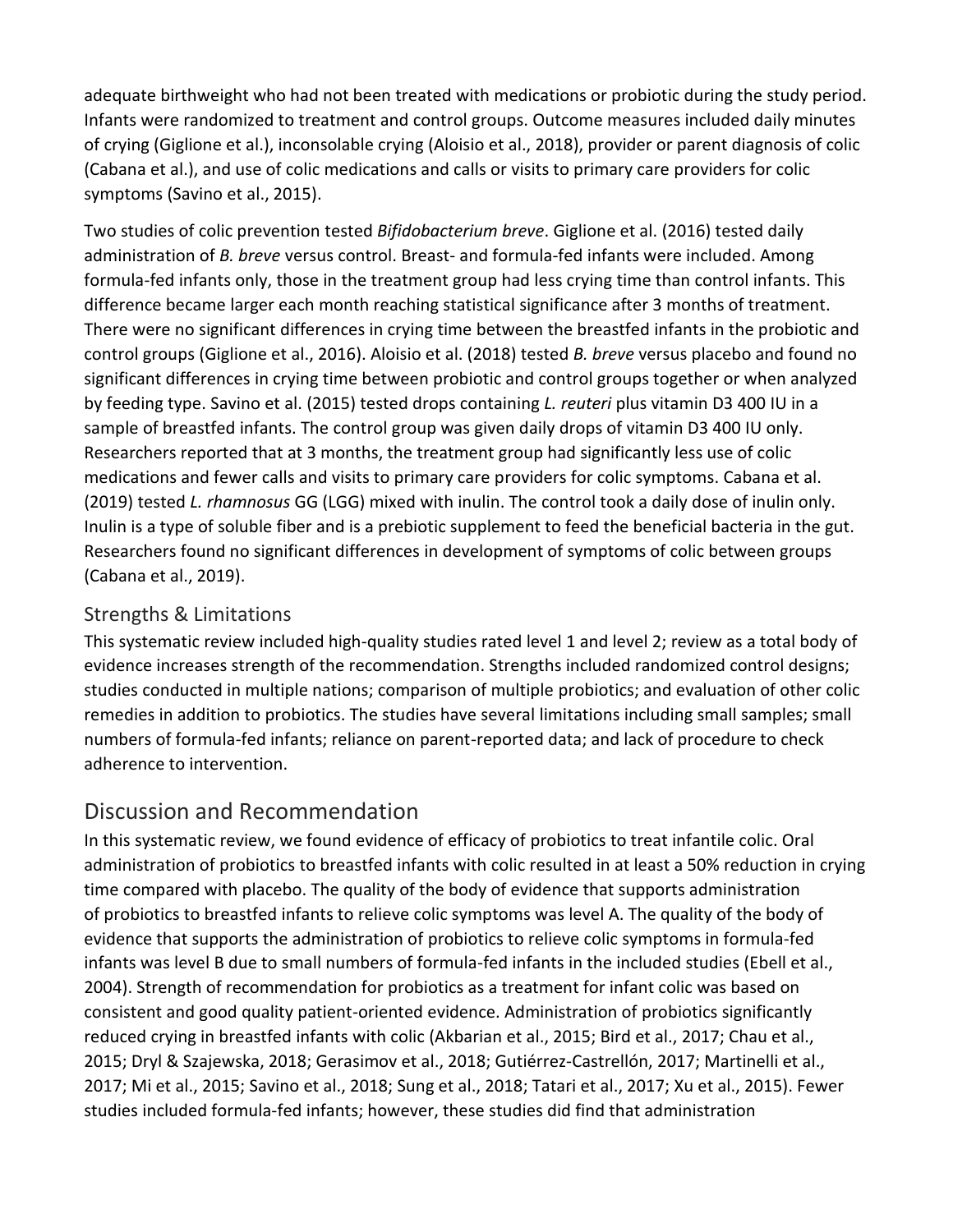of probiotics significantly reduced crying in formula-fed infants with colic (Martinelli et al.; Zoham et al., 2019).

We did not find evidence to support or refute the efficacy of probiotics to prevent infantile colic. Available evidence for probiotics to prevent colic symptoms is inadequate to make a recommendation. About 25% of infants will develop colic, and it is impossible to predict which infants will develop colic symptoms, thus the studies included in this review may have had sample sizes too small to detect significant differences.

None of the studies in this review reported any adverse effects of probiotic administration on the infants. Anthropometric data obtained between treatment and control groups made up of healthy, term infants showed no statistical differences, both groups grew and gained weight at the same rates (Baldassarre et al., 2018). Although probiotics are generally considered safe, the American Academy of Pediatrics practice guideline recommends that probiotics should not be used in infants who are immunocompromised, chronically debilitated, or seriously ill with indwelling medical devices (Thomas et al., 2010).

More studies on safety and efficacy of probiotics to treat colic especially among formula-fed infants are needed. There is a growing practice in the United States to pump breast milk and feed it to infants exclusively with a bottle. The effect of probiotics on the colic symptoms of infants who drink breast milk from a bottle is unknown and warrants study. Larger, prospective studies are needed to determine whether probiotic administration to newborns can prevent colic.

## Clinical Implications

Colic is a self-limiting condition, yet it can be distressing for infants, their parents, and caregivers. Evidence supports probiotics safety, low cost, and likely effectiveness to reduce symptoms of colic. Nurses may recommend probiotics for infants with colic to caregivers who desire a treatment option. *L. reuteri* is the most studied probiotic for treating infants for colic and has been shown to be effective. Probiotic supplements containing *Bifidobacteria, Lactobacillus GG*, and mixed probiotics containing multiple strains of various genera, also significantly decreased colic symptoms in breastfed infants (Baldassarre et al., 2018; Dryl & Szajewska, 2018; Giglione et al., 2016). Probiotic drops for infants are readily available. Probiotic drops with vitamin D3 are also readily available. Vitamin D3 400 IU is a vitamin supplement that is recommended for infants who are breastfed or consuming <1 L/day of infant formula (Perrine et al., 2010). Parents may choose to use drops containing only probiotic or drops containing probiotic and vitamin D. Administration of drops containing *L. reuteri* and vitamin D have been shown to decrease symptoms of colic (Gerasimov et al., 2018).

Parents and caregivers should be counseled that infantile colic is a benign condition that does not require treatment to resolve. Nurses should teach all parents and caregivers strategies for calming infant during fussy periods and ways caregivers can manage their own stress in response to the infant crying. Supportive strategies for calming fussy infants include swaddling, calm music, gentle rhythmic rocking or walking, using a pacifier, tummy time, and avoidance of overstimulation and overfeeding. Encourage parents and caregivers to seek support from friends and family when caring for a fussy child and provide clear messages to never strike or shake a baby (American Academy of Pediatrics, 2015).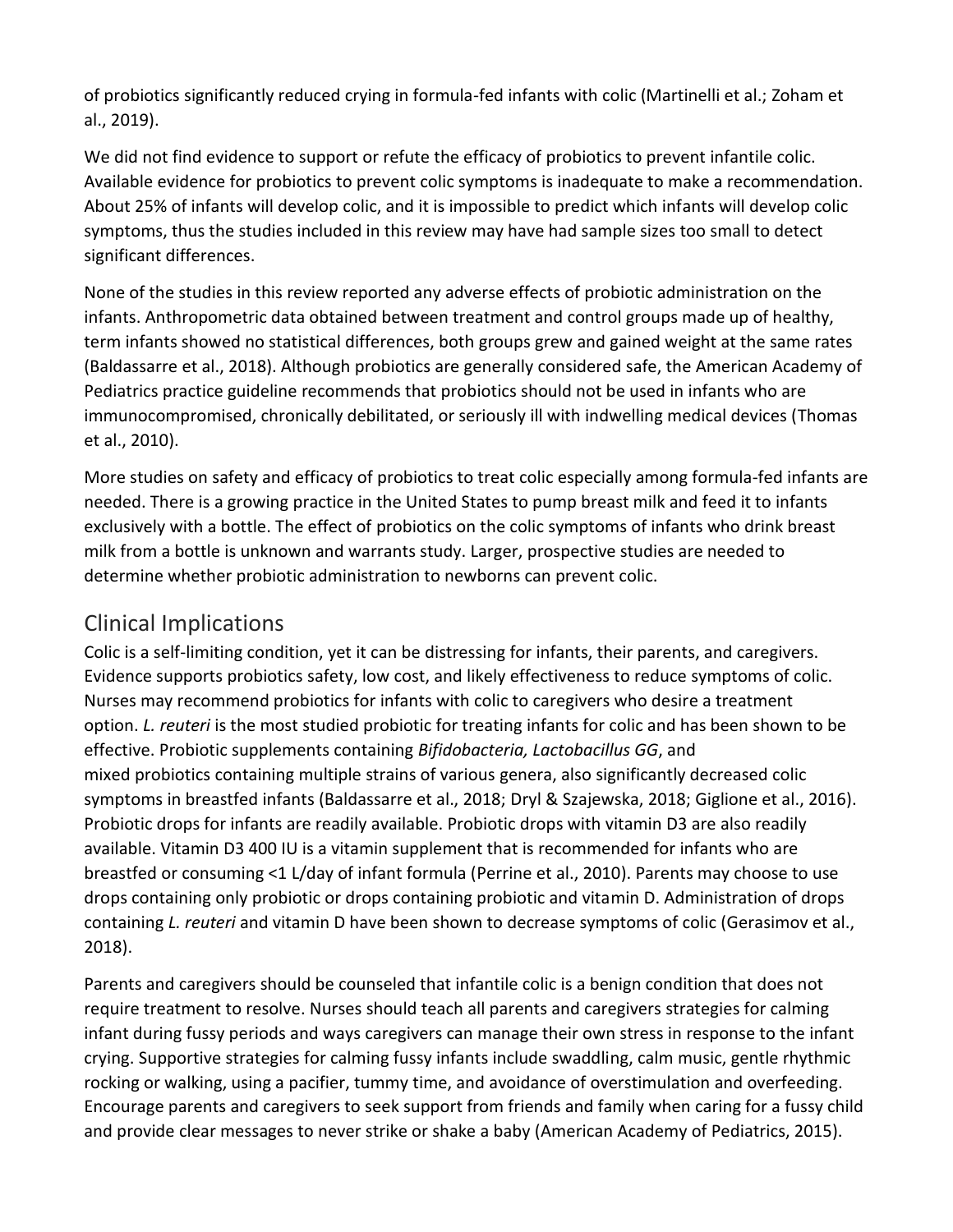#### CLINICAL IMPLICATIONS

- Rule out alternative causes of infant crying and fussiness such as hunger, infection, trauma, constipation, or reflux.
- Reassure parents and caregivers that colic will eventually resolve on its own.
- Reassure parents and caregivers that treatment is not required for colic.
- Parents may safely choose to give their infant probiotics to treat colic.
- Teach all parents and caregivers how to sooth their infants such as swaddling, rocking, pacifiers, tummy time.
- Discuss stress management measures with caregivers as colic can provoke stress in adults.
- Reinforce that no one should ever strike or shake infants.

INSTRUCTIONS Probiotics for the Management of Infantile Colic: A Systematic Review

#### TEST INSTRUCTIONS

- Read the article. The test for this nursing continuing professional development (NCPD) activity is to be taken online at www.nursingcenter.com/CE/MCN. Tests can no longer be mailed or faxed.
- You'll need to create an account (it's free!) and log in to access My Planner before taking online tests. Your planner will keep track of all your Lippincott Professional Development online NCPD activities for you.
- There's only one correct answer for each question. A passing score for this test is 7 correct answers. If you pass, you can print your certificate of earned contact hours and access the answer key. If you fail, you have the option of taking the test again at no additional cost.
- For questions, contact Lippincott Professional Development: 1-800-787-8985.
- Registration deadline is March 3, 2023.

#### PROVIDER ACCREDITATION

Lippincott Professional Development will award 2.5 contact hours for this nursing continuing professional development activity.

Lippincott Professional Development is accredited as a provider of nursing continuing professional development by the American Nurses Credentialing Center's Commission on Accreditation.

This activity is also provider approved by the California Board of Registered Nursing, Provider Number CEP 11749 for 2.5 contact hours. Lippincott Professional Development is also an approved provider of continuing nursing education by the District of Columbia, Georgia, and Florida, CE Broker #50-1223. Your certificate is valid in all states.

**Payment:** The registration fee for this test is \$24.95.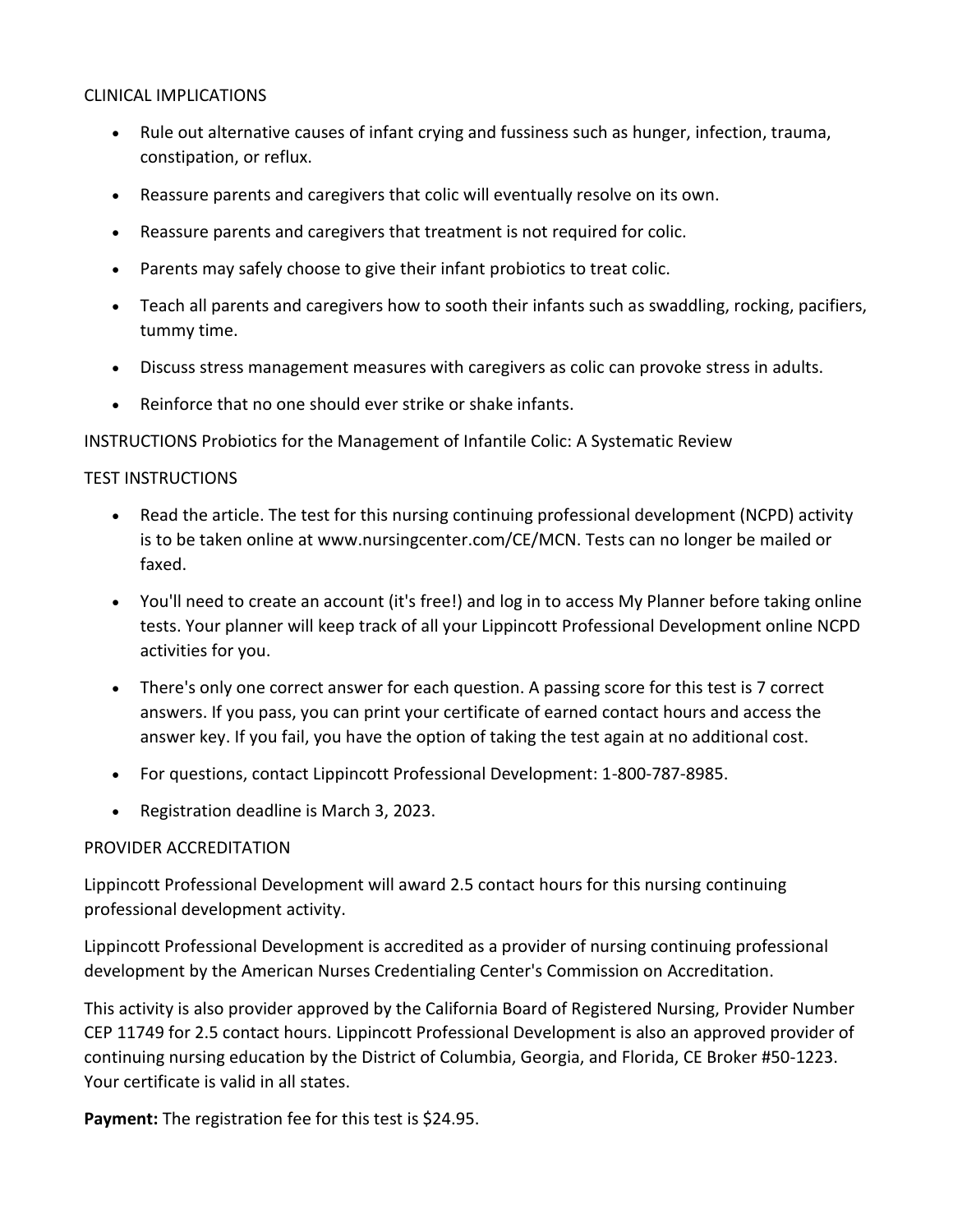### References

- Akbarian Rad Z., Haghshenas Mojaveri M., Zahed Pasha Y., Ahmadpour-Kacho M., Hajian K., Taghipoor Y. (2015). The effect of probiotic lactobacillus reuteri on reducing the period of restlessness in infants with colic. *Journal of Babol University of Medical Sciences*, 17(5), 7–11.
- Aloisio I., Prodam F., Giglione E., Bozzi Cionci N., Solito A., Bellone S., Baffoni L., Mogna L., Pane M., Bona G., Di Gioia D. (2018). Three-month feeding integration with bifidobacterium strains prevents gastrointestinal symptoms in healthy newborns. *Frontiers in Nutrition*, 5, 39. https://doi.org/10.3389/fnut.2018.00039

American Academy of Pediatrics. (2015, June 24). *Colic relief tips for parents*. HealthyChildren. https://www.healthychildren.org/English/ages-stages/baby/cryingcolic/Pages/Colic.aspx

- Baldassarre M. E., Di Mauro A., Tafuri S., Rizzo V., Gallone M. S., Mastromarino P., Capobianco D., Laghi L., Zhu C., Capozza M., Laforgia N. (2018). Effectiveness and safety of a probiotic-mixture for the treatment of infantile colic: A double-blind, randomized, placebo-controlled clinical trial with fecal real-time PCR and NMR-based metabolomics analysis. *Nutrients*, 10(2), 195. https://doi.org/10.3390/nu10020195
- Benninga M. A., Faure C., Hyman P. E., St. James Roberts I., Schechter N. L., Nurko S. (2016). Childhood functional gastrointestinal disorders: Neonate/toddler. *Gastroenterology*, 150(6), 1443– 1455. https://doi.org/10.1053/j.gastro.2016.02.016
- Bird A. S., Gregory P. J., Jalloh M. A., Cochrane Z. R., Hein D. J. (2017). Probiotics for the treatment of infantile colic: A systematic review. *Journal of Pharmacy Practice*, 30(3), 366– 374. https://doi.org/10.1177/0897190016634516
- Cabana M. D., McKean M., Beck A. L., Flaherman V. (2019). Pilot analysis of early *Lactobacillus rhamnosus* GG for infant colic prevention. *Journal of Pediatric Gastroenterology and Nutrition*, 68(1), 17– 19. https://doi.org/10.1097/MPG.0000000000002113
- Chau K., Lau E., Greenberg S., Jacobson S., Yazdani-Brojeni P., Verma N., Koren G. (2015). Probiotics for infantile colic: A randomized, double-blind, placebo-controlled trial investigating *Lactobacillus reuteri* DSM 17938. *The Journal of Pediatrics*, 166(1), 74–78. https://doi.org/10.1016/j.jpeds.2014.09.020
- Chong C. A. K. Y., Tomlinson G., Chodirker L., Figdor N., Uster M., Naglie G., Krahn M. D. (2006). An unadjusted NNT was a moderately good predictor of health benefit. *Journal of Clinical Epidemiology*, 59(3), 224– 233. https://doi.org/10.1016/j.jclinepi.2005.08.005
- Connolly E., Abrahamsson T., Björkstén B. (2005). Safety of D(-)-lactic acid producing bacteria in the human infant. *Journal of Pediatric Gastroenterology and Nutrition*, 41(4), 489– 492. https://doi.org/10.1097/01.mpg.0000176179.81638.45
- De Weerth C., Fuentes S., Puylaert P., de Vos W. M. (2013). Intestinal microbiota of infants with colic: Development and specific signatures. *Pediatrics*, 131(2), e550– e558. https://doi.org/10.1542/peds.2012-1449
- Dryl R., Szajewska H. (2018). Probiotics for management of infantile colic: A systematic review of randomized controlled trials. *Archives of Medical Science*, 14(5), 1137– 1143. https://doi.org/10.5114/aoms.2017.66055
- Dubois N. E., Gregory K. E. (2016). Characterizing the intestinal microbiome in infantile colic: Findings based on an integrative review of the literature. *Biological Research for Nursing*, 18(3), 307– 315. https://doi.org/10.1177/1099800415620840
- Ebell M. H., Siwek J., Weiss B. D., Woolf S. H., Susman J., Ewigman B., Bowman M. (2004). Strength of recommendation taxonomy (SORT): A patient-centered approach to grading evidence in the medical Cited Here
- Fatheree N. Y., Liu Y., Taylor C. M., Hoang T. K., Cai C., Rahbar M. H., Hessabi M., Ferris M., McMurtry V., Wong C., Vu T., Dancsak T., Wang T., Gleason W., Bandla V., Navarro F., Tran D. Q., Rhoads J. M. (2017). *Lactobacillus reuteri* for infants with colic: A double-blind, placebo-controlled, randomized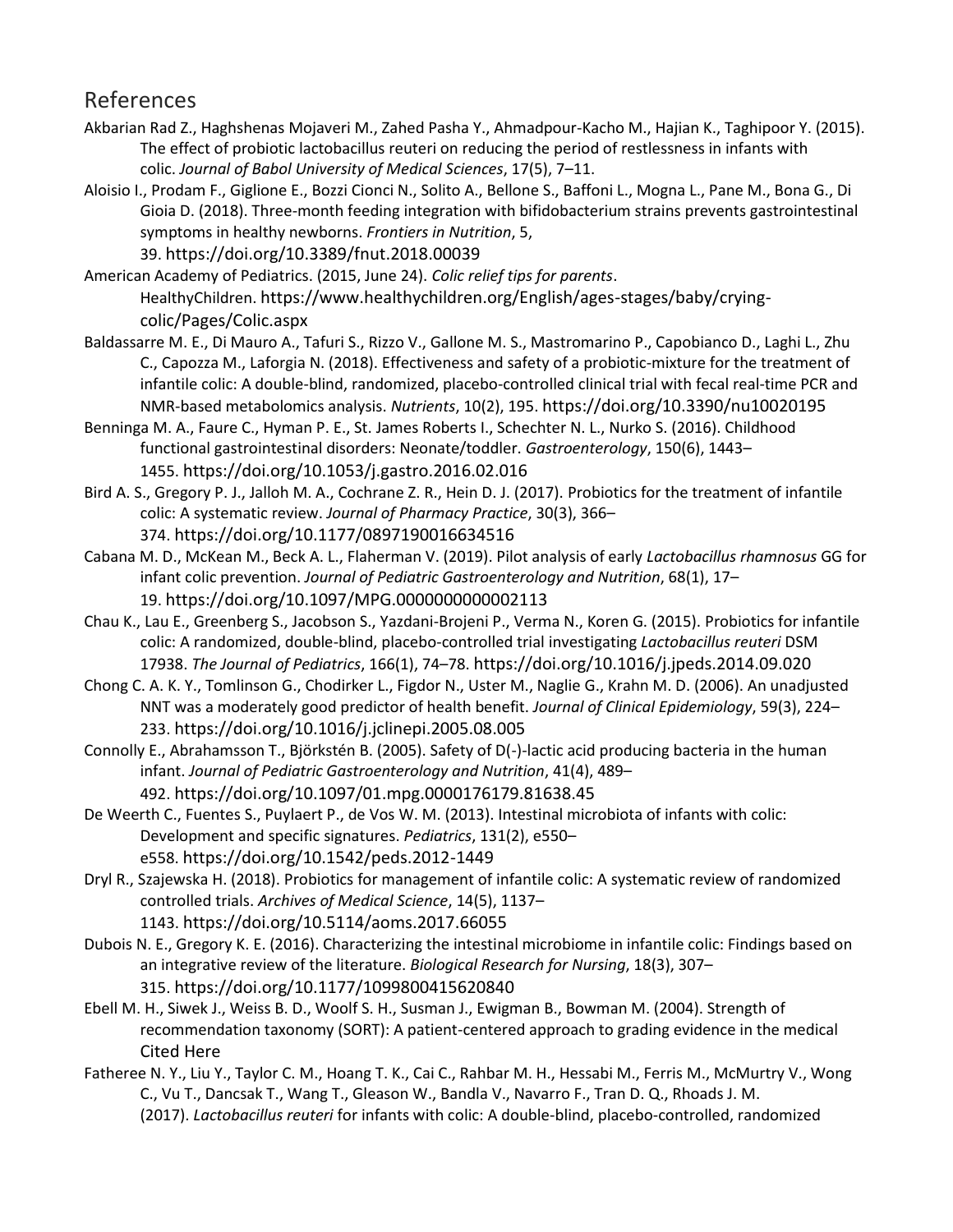clinical trial. *The Journal of Pediatrics*, 191, 170.e2– 178.e2. https://doi.org/10.1016/j.jpeds.2017.07.036

- Gerasimov S., Gantzel J., Dementieva N., Schevchenko O., Tsitsura O., Guta N., Bobyk V., Kaprus V. (2018). Role of *Lactobacillus rhamnosus* (FloraActiveTM) 19070-2 and *Lactobacillus reuteri* (FloraActiveTM) 12246 in infant colic: A randomized dietary study. *Nutrients*, 10(12),
	- 1975. https://doi.org/10.3390/nu10121975
- Giglione E., Prodam F., Bellone S., Monticone S., Beux S., Marolda A., Pagani A., Di Gioia D., Del Piano M., Mogna G., Bona G. (2016). The association of *Bifidobacterium breve* BR03 and B632 is effective to prevent colics in bottle-fed infants: A pilot, controlled, randomized, and double-blind study. *Journal of Clinical Gastroenterology*, 50(Suppl. 2), S164–S167. https://doi.org/10.1097/mcg.0000000000000693
- Gutiérrez-Castrellón P., Indrio F., Bolio-Galvis A., Jiménez-Gutiérrez C., Jimenez-Escobar I., López-Velázquez G. (2017). Efficacy of *Lactobacillus reuteri* DSM 17938 for infantile colic: Systematic review with network meta-analysis. *Medicine*, 96(51), e9375. https://doi.org/10.1097/MD.0000000000009375
- Hanson L., VandeVusse L. (2013). The microbiology and immunology of normal physiologic birth: A plea for the nature of mother. *Journal of Perinatal and Neonatal Nursing*, 27(4), 278– 280. https://doi.org/10.1097/JPN.0b013e3182a9c996
- Human Microbiome Project Consortium. (2012). A framework for human microbiome research. *Nature*, 486(7402). 215–221. https://doi.org/10.1038/nature11209
- Iebba V., Totino V., Gagliardi A., Santangelo F., Cacciotti F., Trancassini M., Mancini C., Cicerone C., Corazziari E., Pantanella F., Schippa S. (2016). Eubiosis and dysbiosis: The two sides of the microbiota. *The New Microbiologica*, 39(1), 1–12.
- Lightdale J. R., Gremse D. A.; and Section on Gastroenterology, Hepatology, and Nutrition. (2013). Gastroesophageal reflux: Management guidance for the pediatrician. *Pediatrics*, 131(5), e1684– e1695. https://doi.org/10.1542/peds.2013-0421
- Loscalzo S., Brower K., Del Vecchio M. (2019). Case 3: Persistent fussiness in a 2-month-old girl. *Pediatrics in Review*, 40(11), 596–598. https://doi.org/10.1542/pir.2017-0041
- Martinelli M., Ummarino D., Giugliano F. P., Sciorio E., Tortora C., Bruzzese D., De Giovanni D., Rutigliano I., Valenti S., Romano C., Campanozzi A., Miele E., Staiano A. (2017). Efficacy of a standardized extract of *Matricariae chamomilla* L., *Melissa officinalis* L. and tyndallized *Lactobacillus acidophilus* (HA122) in infantile colic: An open randomized controlled trial. *Neurogastroenterology and Motility: The Official Journal of the European Gastrointestinal Motility Society*, 29(12), 1– 8. https://doi.org/10.1111/nmo.13145
- Mi G. L., Zhao L., Qiao D. D., Kang W. Q., Tang M. Q., Xu J. K. (2015). Effectiveness of *Lactobacillus reuteri* in infantile colic and colicky induced maternal depression: A prospective single blind randomized trial. *Antonie Van Leeuwenhoek*, 107(6), 1547–1553. https://doi.org/10.1007/s10482-015-0448-9
- Nelson D. (2018). *Mutualism, Commensalism, Parasitism: Types of Symbiosis With Examples*. Science Trends LLC. Retrieved August 24, 2020, from https://sciencetrends.com/comparing-examples-mutualismcommensalism-parasitism-symbiosis/
- Nocerino R., De Filippis F., Cecere G., Marino A., Micillo M., Di Scala C., de Caro C., Calignano A., Bruno C., Paparo L., Iannicelli A. M., Cosenza L., Maddalena Y., Della Gatta G., Coppola S., Carucci L., Ercolini D., Canani R. B. (2020). The therapeutic efficacy of Bifidobacterium animalis subsp. Lactis BB-12® in infant colic: A randomised, double blind, placebo-controlled trial. *Alimentary Pharmacology & Therapeutics*, 51(1), 110–120. https://doi.org/10.1111/apt.15561
- Pärtty A., Lehtonen L., Kalliomaki M., Salminen S., Isolauri E. (2015). Probiotic *Lactobacillus rhamnosus* GG therapy and microbiological programming in infantile colic: A randomized, controlled trial. *Pediatric Research*, 78(4), 470–475. https://doi.org/10.1038/pr.2015.127
- Perrine C. G., Sharma A. J., Jefferds M. E. D., Serdula M. K., Scanlon K. S. (2010). Adherence to Vitamin D recommendations among US infants. *Pediatrics*, 125(4), 627– 632. https://doi.org/10.1542/peds.2009-2571